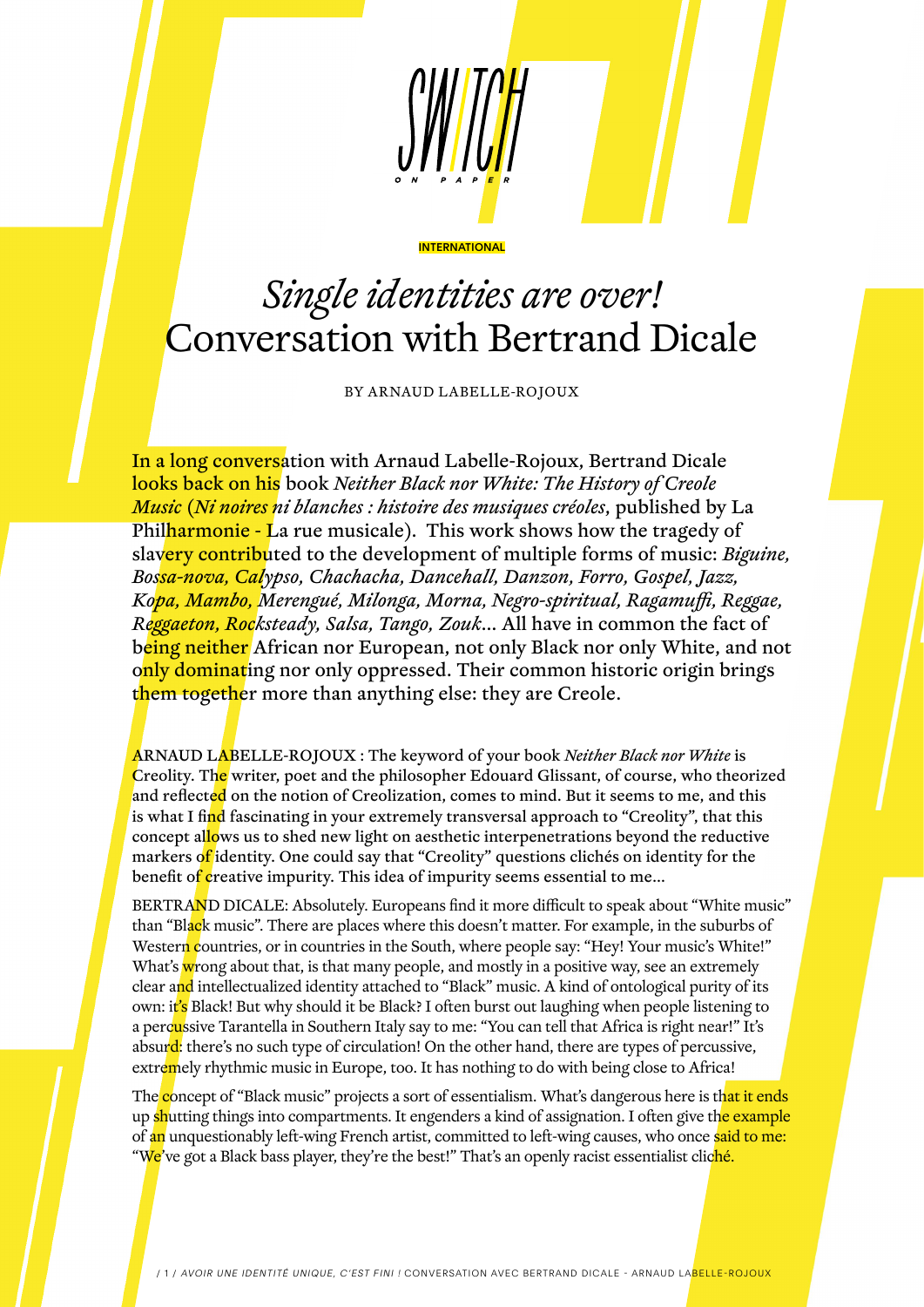The idea of purity and therefore impurity has become fundamental. The idea of purity of **"Black music" or "White music," or of Black culture or White culture, suggests that people** remain separate. Which is what will be "seen" when a Black man walks down the street in Paris. As if he'd be carrying the moral failure of the West, the barbarism of colonialism, the suffering of Africa along with him, like he would a sense of rhythm, a giant toothy laugh – Armstrong in the eyes of Nougaro, who is in fact the nigger Banania – or in the "Black" version (because the Negro of yesteryear is now "Black"). He'd be carrying something little short of elegance and grace, a specific, intrinsically non-White ethos. But this would transform into something incongruous, or even into a form of betrayal, the fact that a Black could be a passionate lover of European classical music and feel no bond with the supposedly "original" Africa.

A.L.-R.: A while ago I watched the movie *Statues Also Die* again by Chris Marker and Alain Resnais. What struck me was that even if the film was commissioned by the particularly anticolonialist review *Présence Africaine*, which had long been banned in France for that reason, it still wasn't able to avoid certain clichés...

B.D. I don't think I've seen that movie. It's interesting to note that when a Black cultural vision is projected, it has to be deeply rooted, held tight and insistent, in order to convoke the constitutive bearings of an identity.

For example, my brothers and I don't have the same skin colour. One of my brothers is an actor and has darker skin than me. He is regularly chosen to represent a sort of Negrocity, a form of Africanity. But we're from the Antilles, from a French culture, without any particular identity attachment to Africa. At the same time, as a newspaper and radio journalist, without an Antilles accent, I often meet people who don't understand why I'm crazy about Zouk, Kadans and Kompa music. The assumption behind these reflections on my fondness for this popular music perceived as "Negro" in the Antilles is clear: that music is for Blacks. People from the Antilles ask me: "Why does it interest you?" For them, I don't need to, because I have "saved" skin, as they say over there for people with light skin.

My statement about Creole musicians and their impure side comes from being really annoyed with identity and racial assignations. Let's just say that in the West, there's always been an essentialist condescendence from left wingers - or at least part of them – against people from the South. And today there's the belief, namely from the left, founded on the idea o<mark>f</mark> an eternal condition: you're Black, you're Asian, you're Maghrebin, you're from a colonized people, and that's what you are before anything else. But for how long? For how many generations? At what point in time do you stop being African?

The<mark>re</mark>'s undeniably a contemporary form of racism, and maybe even systematic raci<mark>sm: is</mark> someone born in France today really concerned by Jules Ferry's mechanisms of colonialism? Does he inevitably have to account for colonisation just by the colour of his skin?

T<mark>he</mark> Creole vision – Edouard Glissant's vision, which is also mine, as well as the vi<mark>sion</mark>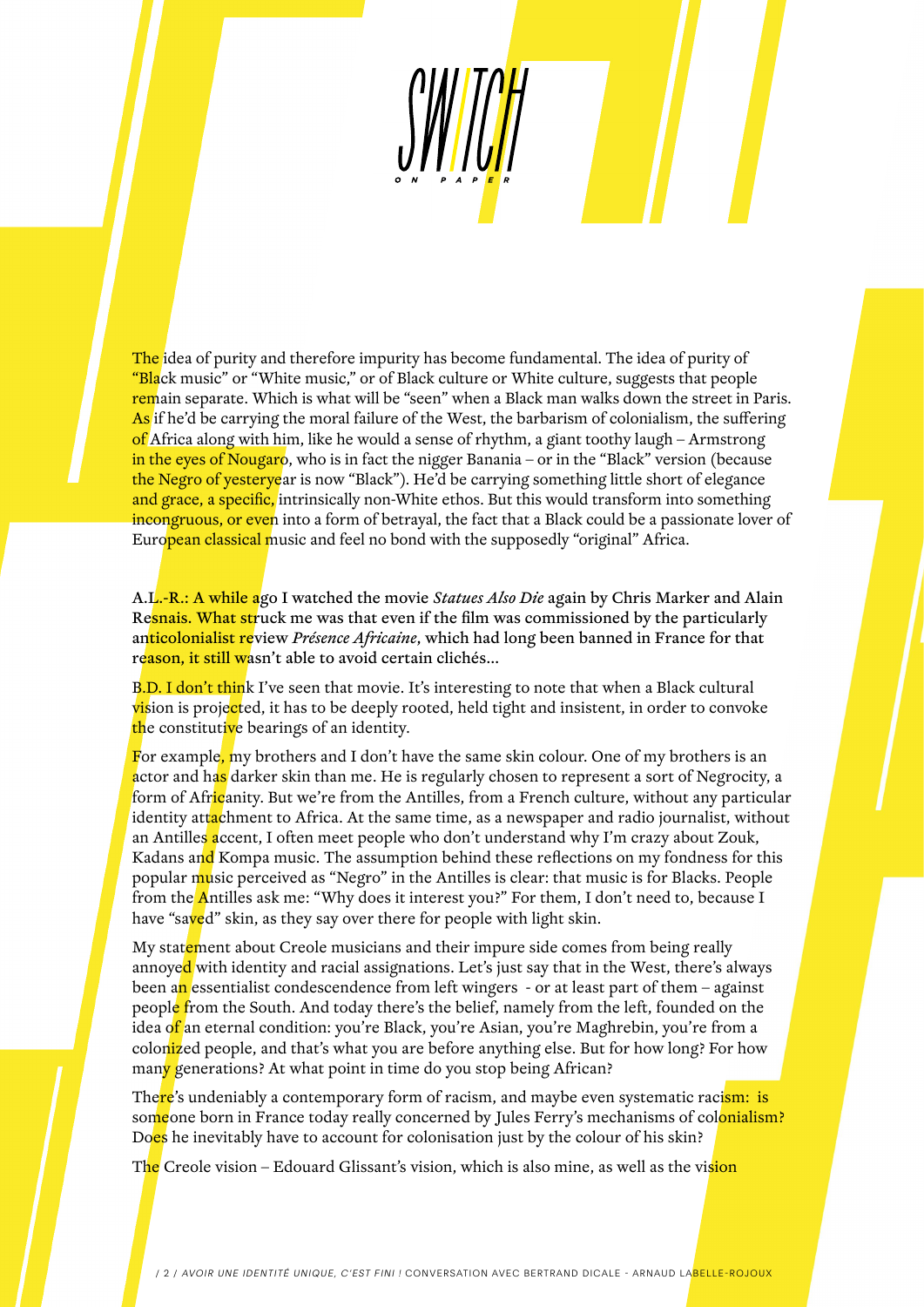conveyed through popular music – is both a plea for the unpredictable and a war machine against colonialism, since it keeps on reminding us that it's the people who have invented their own cultures and not those in power. Jamaican genius is in Reggae, not in a music teacher behind his piano composing like Poulenc; the genius of the French Antilles is not only the poet Saint-John Perse, but the writers Césaire, Glissant, and Chamoiseau: high culture, but culture that has sprung from the people, place and circumstance.

My own anger – a multiple form of anger that concerns millions of people – is about the fact that certain left wing people in France always have something to say to us about Blacks, Maghrebins or Asians as an essence that imposes itself on individual destinies, but those same people have nothing to say about people of mixed race, coming from several cultures all at once – and I'm not the only Métis, we are millions, and there will be more and more of us. Creolity shows us that identity doesn't have to be happy, peaceful, or even legitimized. The reality of the Creole world – as well as the reality of all globalized societies – reveals that nobody can be reduced to a single identity.

A.L.-R.: That doesn't only apply to skin colour. It's also social, regional, cultural, artistic and sexual...

B.D.: The same applies to everyone! We should be creating views, and aesthetic, political criticism in order to integrate this reality, which does not only apply for Creole music and the historic, racial reality of my archipelago of origin.

It just so happens, for example, that I really like the artist Claire Tabouret. She had two exhibits in Avignon last summer. She was born in that region, the Vaucluse, and so the local press kept on saying how wonderful it was to see her coming home. However, Claire Tabouret was born there by chance, has no family in the region, studied in Paris and now lives in Los Angeles. For Americans and Chinese, she's a French artist, but that isn't clearly inscribed in her work. Shouldn't the critic or journalist's role be to construct a vision that questions this reality of her biography?

A.L.-R.: In spite of their work being different, the same goes for the artist Marcel Duchamp: Americans see him as a French-born American artist. He is still extremely French from many points of view. Without the patriotism, of course! It's the blend of two c<mark>ul</mark>tures that one perceives: he was surrounded by American culture, and he brought French culture with him (the world of *fin de siècle* illustrators, caricaturists, language, of course, and maybe a little corner of Normandy). It's essentially a form of "Creolity"! Those two different spirits of place made him who he was. In the very first pages of your book, there is the extraordinary list of music from, as you put it, the New World, starting in the  $17<sup>th</sup>$  century, which are genres as well as unexpected encounters and mixtures, coming from specific places. The vertiginous variety says it all: Creolity is not uniformity! Globality is in fact the multiplicity of extreme singularities.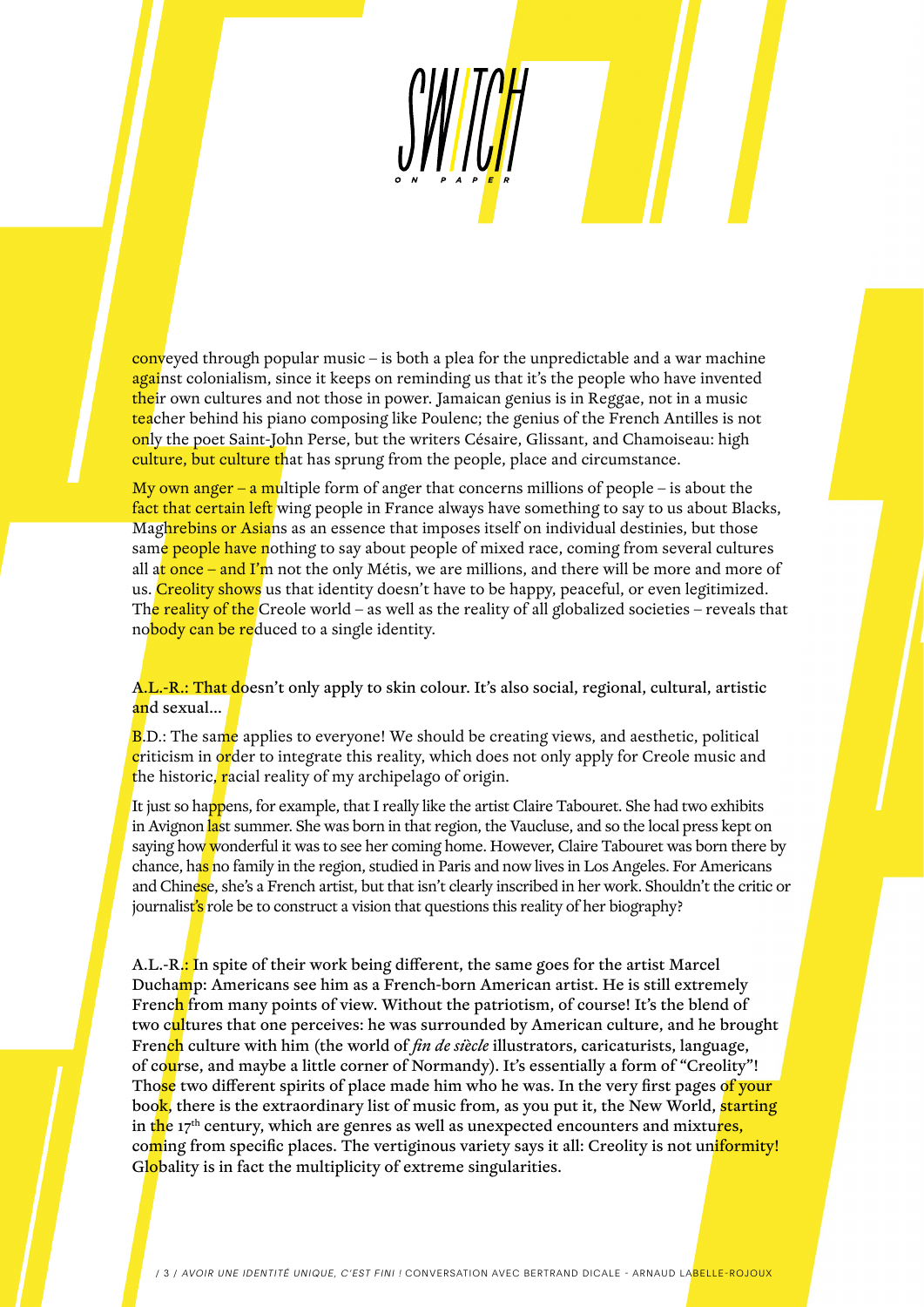**B.D.:** An idea that's not in the book came to me during a conference: wouldn't this multiplicity of different types of music come precisely from an absence of identity? For example, take an extraordinarily idiosyncrasic type of music, from one place, a social subculture, in Europe: *Schlager*. It appeared in the late 19th century, and still exists, like *Musette* in France. But *Schlager* is much more powerful today in German show business than *Musette* is in France. This long-term musical identity corresponds to a vertical identity, which isolates soil, language, history, rights and diverse cultural productions. *Schlager* is a manifestation of Germanity that corresponds to the immutability of German identity. Obviously, Germany and even the successive stages of Germany – is not only reduced to this genre, but for over a century, *Schlager* has represented a stable identity.

On the other hand, the hundreds of Creole genres listed at the beginning of the book might also stem from the fact that, since the populations of the Creole lands have no vertical identity like those of Europe or Old Africa, their uncertainty and their funambulism prompt them to produce one genre after the other, or even several new genres at once. Creolity, as a form of unsecure identity, creates a sort of headlong flight into cultural expression.

For example, in Haiti, the years of direct *Kompa* were also those of the birth of *Twoubadou*. But, at the same time, Haitians continued *Merengue*, and participated in the Pan-American birth of *Salsa*. In the Caribbean Islands, the proliferation and polyphony of the effervescent musical scene is extraordinary. In Aruba, an island of one hundred thousand inhabitants, at least four or five musical genres saw the day. Even if they are linked to other Caribbean musical forms, they are still part of a highly localized perception of identity.

These islands, which are geographically and culturally isolated, whilst located at a crossroad, have an incomparable musical creativity. As if their creativity were a compensation for an uncertain sense of identity. They show us what happens when there is no rooted identity. What do humans do when they have no vertical identity? Look at Sainte-Lucie, Martinique, Rio de la Plata... I don't have set beliefs about the issue, but one could think that from the moment you're not just Black nor just White, not just English nor French, if you're less than all of that, the mixture gives birth to Creole cultures with an exceptional creativity in music and in poetry.

A.L.-R.: I don't have set views either on the subject, but listening to you I was reminded of the related issue of cultural legitimacy. An American author, William T. Lhamon, wrote about the *Blackface* phenomenon in his book *Black Skins, White Masks,* and the philosopher Jacques Rancière, in the French preface, coined the phrase "culture without ownership". The **pr**emise of the book being that Blackfaces, rather than incarnating Blacks, represent outsiders from all different origins. Although there is still a racist aspect because we're dealing with parody. Does everything really belong to everyone?

B.D.: The first group of unemployed actors who invented the original Blackface in 19th century New York were four Irishmen, a despised minority. Today, the "nice" racism that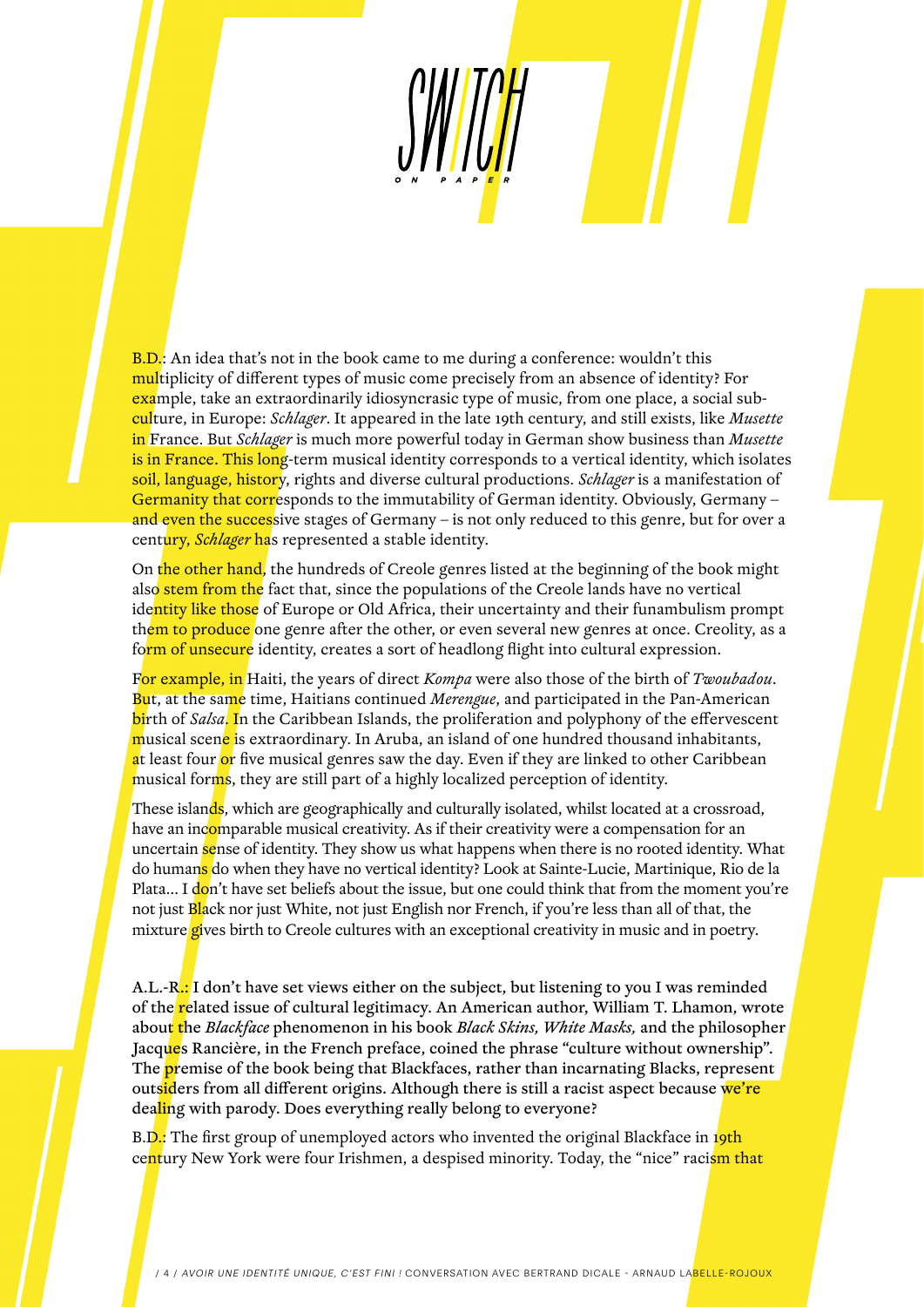used to make fun of the picturesque Blacks or other inferiors consists in saying: you're Black, you're oppressed, I owe you something as a White, and that's why I'm going to admire the way you dance or consider that your Blackness makes you cool in a way I could never be. Many of the people who defend Black music with an entrenched specificity as compared to the rest of music often perpetuate incredibly violent racist clichés.

So, to answer your question, there is no cultural ownership and so no appropriation. Part of our culture is always the culture of someone else – because it's new, attractive and it makes sense when the world changes. If the slave speaks the master's language or plays the master's music, he can escape the destiny he would have had if he refused to do so. And the history of the island I come from teaches us that the master's language can also be the language of freedom, and that adopting it - or negotiating with it – is not necessarily an approach driven by hatred.

We should never forget that there is a collective trajectory of slaves and an individual trajectory of each slave, just like there is for the masters. In a country like Martinique during the French revolution, almost a third of the population were slaves, and the other two thirds weren't all slave owners. And, among those slave owners, a quarter were coloured people – Blacks and Mulattoes.

That's why, as soon as one reasons in terms of cultural ownership, you can't really account for reality. Why do we accept the fact that a Westerner is free to have the culture of his country of origin, along with his present and his biography, and not  $-I$  resume – colonized people? An individual culture can be marked forever by a trip to China at nine years old, or a visit to a museum, or by an unexpected musical encounter. And this culture is as free and as legitimate as any other.

A.L.-R.: That's a personal story, not culture. Take me, for example: the music that has accompanied me since my adolescence is Rock, Elvis Presley, the British Invasion and Phil Spector's girl groups, but I know well what that music owes to its Black side, maybe unconsciously...

B.D.: No, not at all, it was absolutely conscious. This music knows its sources. Only, it's not as "Black" as they say when it's European and White. People often say that Elvis slipped into Black churches on Sunday to hear Gospel music. That's nonsense. Elvis went to the Assembly of God, a Pentecostal Community that wasn't segregated. Ever since his childhood, there were Whites and Blacks in church, mostly separated, but traditional Gospel was sung there that, for a European or a White from Northern USA, was Black music. That was Elvis Presley's culture, and not an excursion into a different culture.

Every Sunday he sung *Swing Low Sweet Chariot*, but something started happening when he exploded in 1956, the year of *Heartbreak Hotel*, and also of his first album of religious songs. Journalists from the North began telling the story of Elvis being inspired by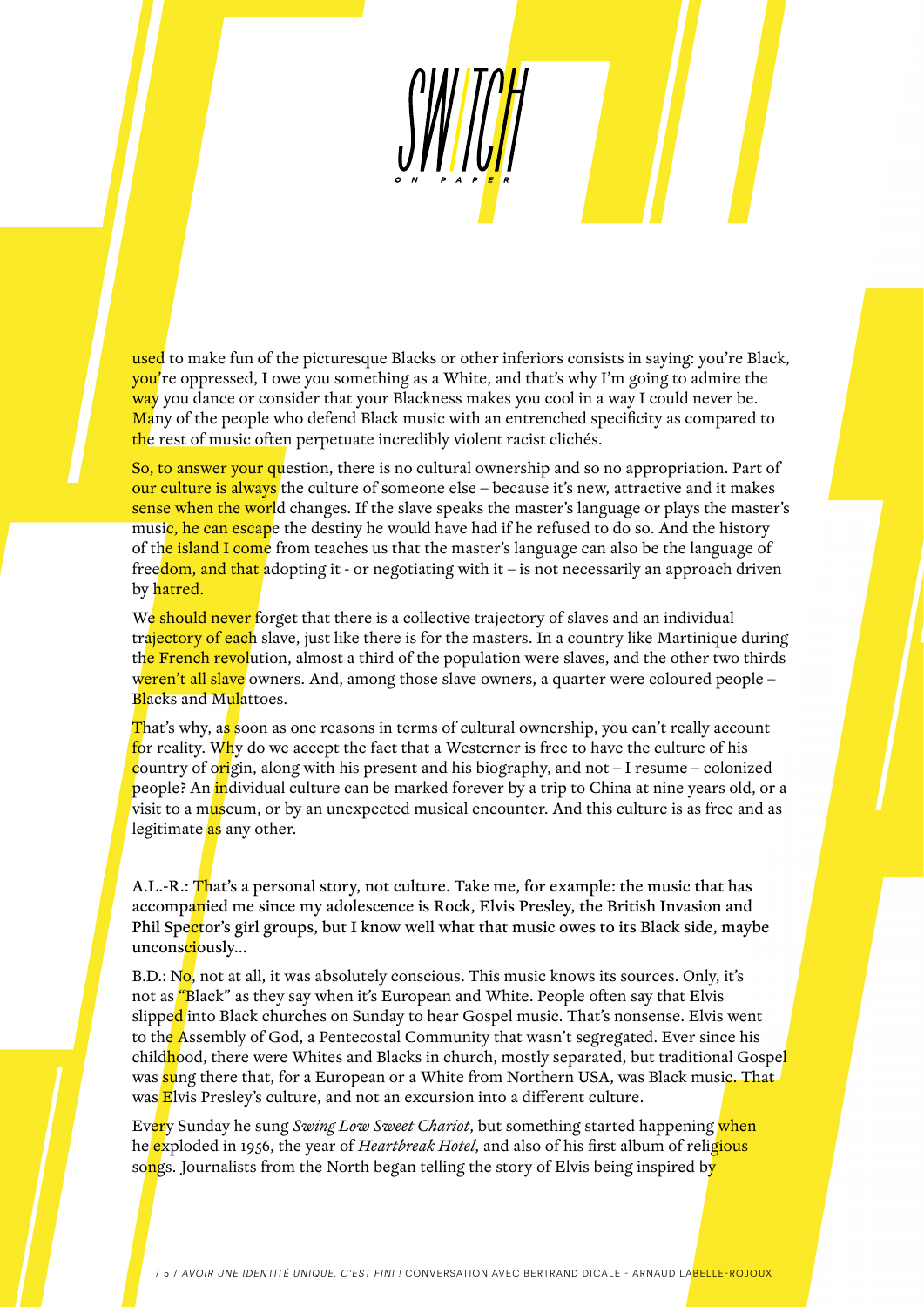Blacks, projecting a vision of the South, about which the White Southerners themselves were ashamed of – a shared culture between Blacks and Whites, from both sides of the segregation barrier. Those Whites – including Elvis, in a certain way – tried to make people understand collectively that their culture was separate.

A.L.-R.: It's true that Rock is neither Black nor White. But what I meant when I evoked Presley, or the girl groups, is that if this music belongs to my culture, it's by default, and if I use it as an artist, or even when I listen to it as an amateur, it's undoubtedly at the expense of what it underpins. Because I'm not American, neither from the North nor the South; I'm not even a musician, and my culture isn't only about that. It's made of high and low culture, as Americans say, and because Pop Music and Pop Art have "been there", that makes me place Rock and, let's say what I received from my family, my social milieu and my education, on the same level. What interests me in the notion of "Creolity" that you're developing, based on the music you're referring to is that all cultural material is usable by all aesthetic disciplines. It's about flattening hierarchies. I certainly adopted Rock, to make a long story short, to escape from an inherited bourgeois culture. But a precisely acquired culture! For that I was fortunate, and what made me really understand that was a remark made by the writer Olivier Cadiot, who has just translated *Twelth Night or What You Will*: he said how thrilling it is for a writer to find the right form to translate Shakespeare when there is no equivalent in French. He also said that for Shakespeare, there wasn't any difference between how the elite and the people perceived the text. Still, I wonder today if Shakespeare only belongs to high culture?

B.D.: I don't think so. If you look at high culture, it's also eminently popular. Who goes to look at Mona Lisa? Jay-Z and Beyonce aren't the only ones who go to the Louvre! Millions of people go to see the painting that's supposed to be the paragon of classical Western art every year. And who turn their backs on the Mona Lisa in this room at the Louvre? People who, like me, go regularly to the Louvre to look at Veronese's *The Wedding Feast at Cana*, or his little *Crucifixion*. In this room, on Saturdays and Sundays, you can bourgeois families explaining to their children that you shouldn't look at the Mona Lisa, but at the paintings by Veronese. That's high culture today, not going to a museum to see the masterpieces of classical art.

A.L.-R.: But you look at Veronese too!

B.D.: Of course I look at Veronese. But a large part of our high culture is popular culture.

A.L.-R.: Except that high culture today isn't only high culture. If you admit that contemporary art is in this category, it only concerns a very restricted part of the population. The art market is no doubt a major factor, aimed at a public way beyond the bourgeois: ultra-rich collectors and the luxury industry.

/ 6 / AVOIR UNE IDENTITÉ UNIQUE, C'EST FINI ! CONVERSATION AVEC BERTRAND DICALE - ARNAUD LABELLE-ROJOUX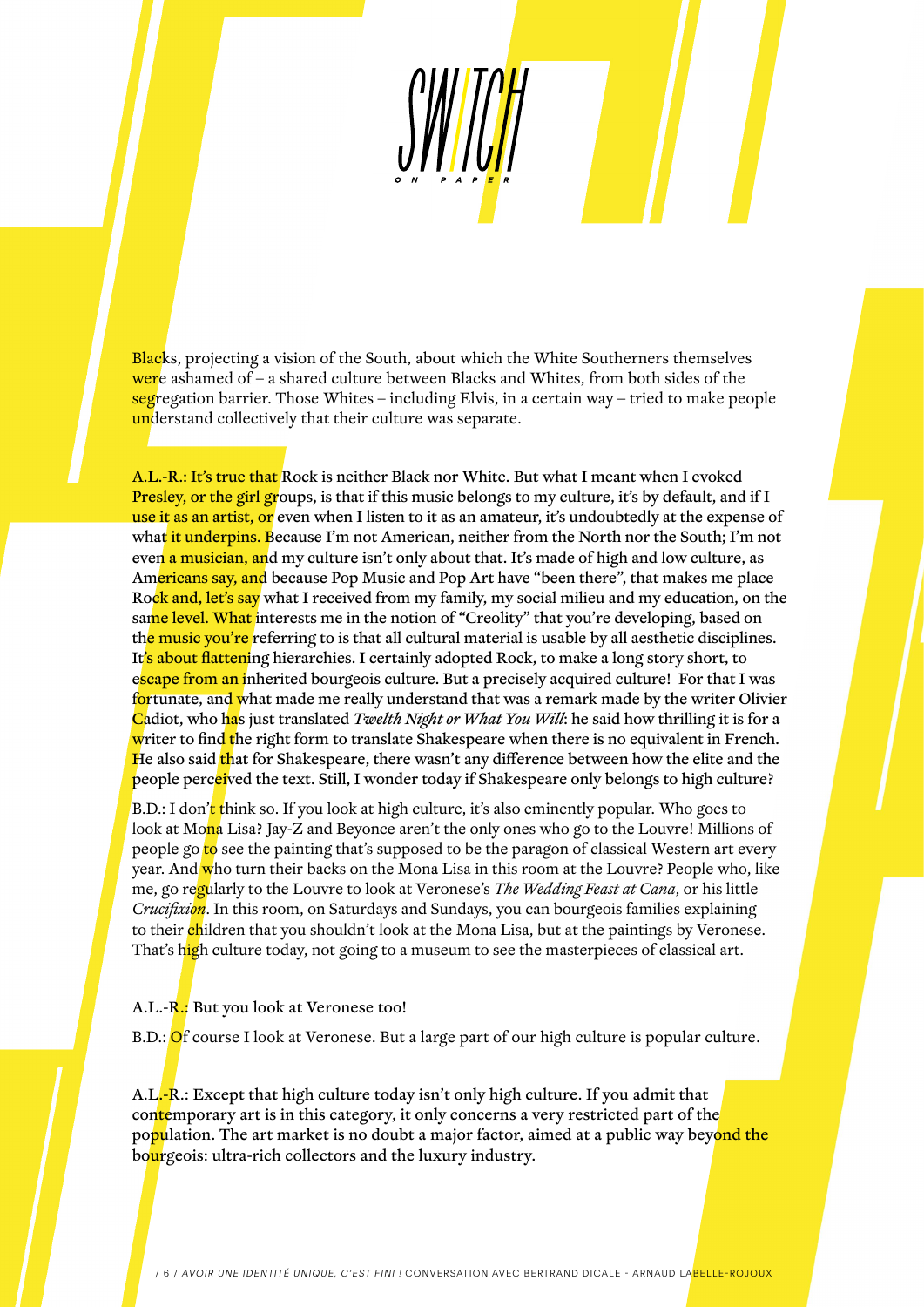B.D.: That's both true and false. Look at how many people visited the Dali Exhibition at the Centre Pompidou...

A.L.-R. : Dalí isn't contemporary art. It's historicized, museum art, and his painting certainly pleases the masses.

B.D.: But we forget that bankers bought his paintings, he had patrons and he went from scandal to scandal. His popular success story is something else. In certain cases, high culture remains high culture.

But then again, who listens to the Déjean de Pétion Ville Brothers or the Schleu-Schleu? Bourgeois, educated people; vinyl collectors and music fans. And so popular culture has become high culture. This confusion of high and low doesn't bother me, all the more so because – retrospectively – Creole music provides systematic proof, for each territory and pe<mark>riod, that low c</mark>an produce high. What's prophetic about Creole culture is precisely that popular cultural expression often becomes the only form of native culture: the Jamaican elite have had to admit that it hasn't been their good old composers of waltzes and sonatas or painters of three apples in a dish like Cézanne who have created the power of their culture, but Reggae, music from the streets, from sects, drugs and slums... It was the same in the early twentieth century for Argentines and Tango.

A.L.-R.: I read your book well, and I really find that amazing. But to go back to what I was saying at the beginning of our discussion, because it justifies the fact that our conversation is now about high and low culture, one could finally say that the principle of Creolity corresponds to any experience of cultural mixing once the elements that compose it are equal. This can be applied to the visual arts – like early Rock music – the sum of what they are composed of, stripped of any type of hierarchy. Sociologically, there is still the question of the legitimacy of this mixing. Art, in my view, is essentially critical. Mike Kelley, the American artist, cantor of a critical fusion between high and low, noted that today's dominating culture is sub-culture, and at the same time, since he comes from a working-class milieu in Detroit, and plays Noise music, he also shows that this culture is in a certain way insoluble in the dominating culture, and especially inadaptable by the art bands he stigmatised. In other terms, like certain artists from migrant backgrounds, the tenacious idea that certain artists could bear an identity outside of the dominating culture, an identity that they alone could incarnate.

B.D.: A journalist once remarked that the artist Djamel Tatah didn't just paint Whites but people, although this quality of universal people was lost when he represented veiled women. It is extraordinary how the artist's origin came to surface through a pictorial motif. For many years, Djamel Tatah didn't really have any roots, because he belonged to the French circuit of contemporary art; and then his origin reappeared, like a form of questioning, through an iconographic choice.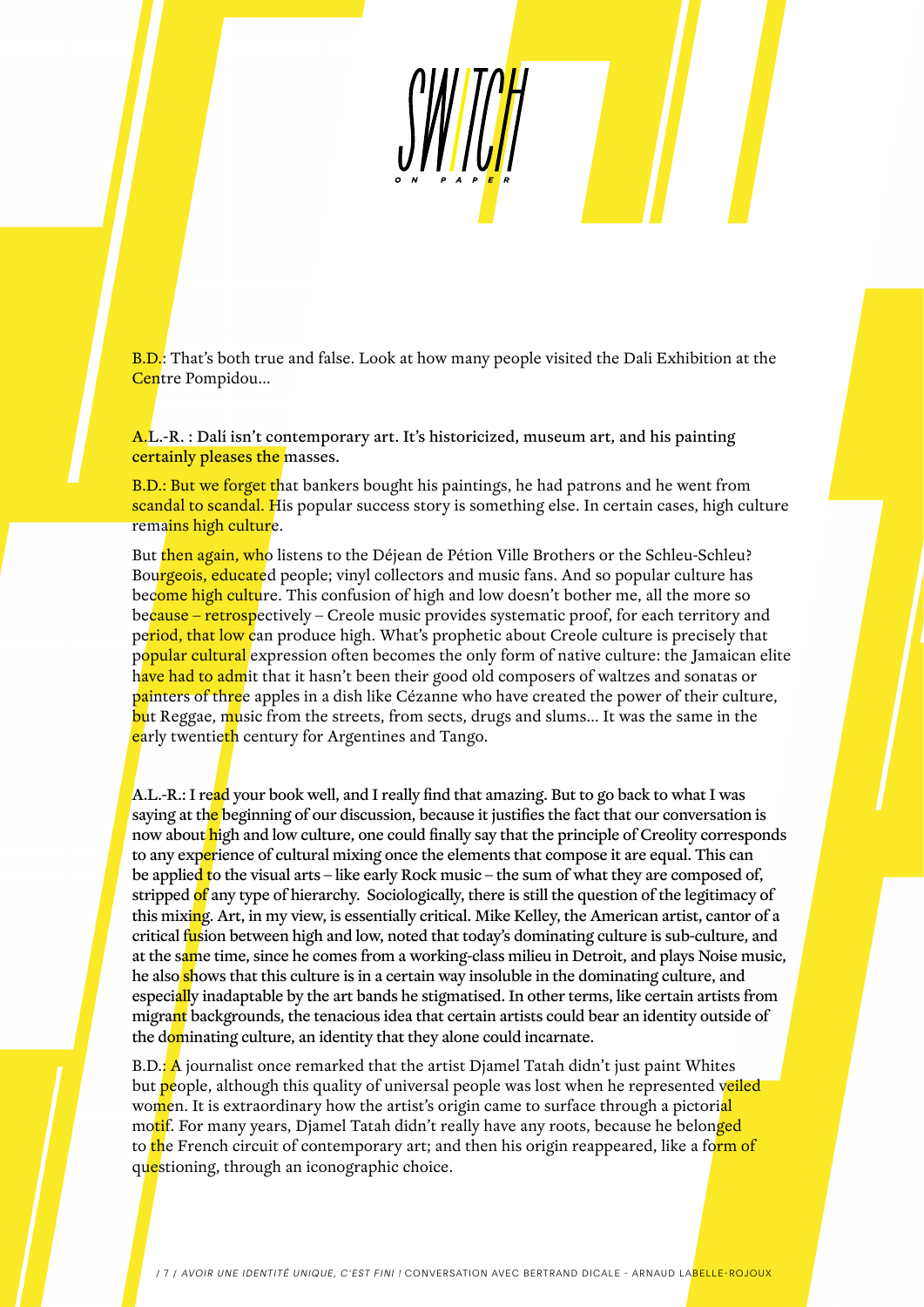But he could have painted veiled women without this reflecting his background, if it wasn't his origin. This *reductio ad absurdum* argument shows that you can be Black, Maghrebin and even White all at once. Meaning an obvious identity, or none at all. Maybe the most striking aspect of both contemporary art and popular Creole music, at the extremities of high and low, is the capacity to distance oneself from a vertical, "natural", evident identity. Single identities are over.

In the States or in China, would you say that Djamel Tatah is Algerian-born French, or French-Born Algerian?

David Donatien has an interesting approach to popular music. He is a percussionist, producer, arranger and composer from Martinique. He works with his partner Yael Naïm, a French-Israeli singer-composer. Their music, composed together, was launched all over the world thanks to an advertisement for Apple. *New Soul* became a hit overnight and their career exploded. All professionals are aware of David Donatien's role in Yael Naïm's success, as well as the fact that his music is not specifically Caribbean. It's international Pop, influenced by multiple sources, extremely attractive and yet complex in its genealogy. However, people contact him to propose collaborations or realisations of albums of Caribbean music. If he is not summoned for his "Antillaniness", he is not musically Caribbean.

 $A.L.-R.: That's typical in contemporary art: I suspect certain artists of sometimes choosing$ to be what one asks them to be as far as identity is concerned.

B.D.: And so they play up to a reductive vision of identity. But that's also an elitist vision. In a way, a *high* flavour of exoticism! Creole music today is dominant in everyday European listening: Reggae, Blues, Zouk, Latin and Brazilian music… But if we go back to the transmission of Creole music in Europe, the *Congo* minuet was danced at the court of Louis 16<sup>th</sup>. Written sources bear evidence of the amusement these dancing steps brought to the Court of Versailles thanks to travellers. However, the cultural perfume of the colonies did not come from soldiers or sailors, but from the Court, where young girls from nobility were enchanted to dance "Negro steps" in bare feet. *High* exoticism is not a new idea!

A.L.-R.: But I suppose people also say to you that your interest in Creole music is not unrelated to your roots...

B.D.: My way of thinking is like an archipelago, even if I was born in Paris. Professionally, my writing is mostly focused on French Chanson, even if Creole music is certainly my innermost field of expertise – I've been working in that area for many, many years. There's a lo<mark>t of Rock</mark> in my 15,000 or so records. Sometimes people are surprised that I have such a passion for groups like the Pixies and R.E.M., Mod subculture and the Kinks – all these make up who I am as much as any obvious identity attributes. Only, Rock music isn't part of my research. Nobody can be reduced to a single identity.